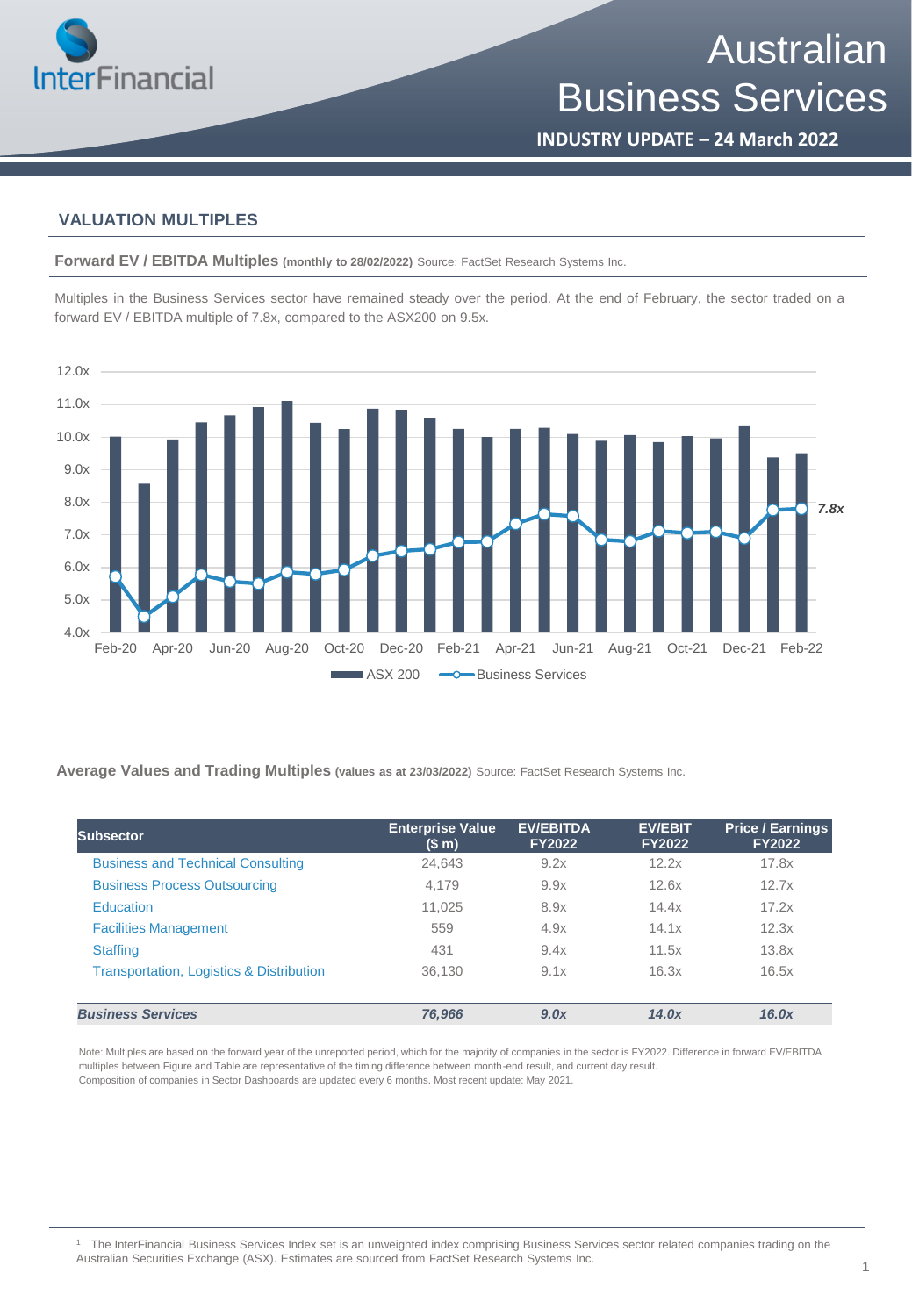

# Australian Business Services

**INDUSTRY UPDATE – 24 March 2022**

## **MERGER & ACQUISITION NEWS…**



Value: Undisclosed

**PwC** is to acquire through its subsidiary **PwC Australia**, the Australia based accounting, auditing and consulting firm, **Greenwoods & Herbert Smith Freehills**, the Australia based taxation services from **Herbert Smith Freehills**, the United Kingdom based law firm.



#### Value: AUD 20 m

**Dicker Data,** the Australia based wholesale distributor of IT hardware products is to acquire the security and information technology distribution division (SIT) from **Hills**, the Australia based software services provider focused on providing computer integrated services and communication solutions.





**TALESPIN** 



# Value: AUD 27.8 m

**Allomer Capital Group**, the United States based private Equity Firm has acquired through its subsidiary **Accenture Ventures**, the local venture capital firm an undisclosed stake in **Talespin Reality Labs**, the local software-Computer, Traditional & Other Software company engaged with a technology platform to create virtual reality learning and training applications.

#### Value: AUD 8 m

**Swoop Holdings**, the Australian provider of super fast internet is to acquire **Luminet**, the local telecommunications carrier that specialises in the provision of dark fibre services.



#### Value: AUD 13.05 m

**Kestrel Corporation**, the Australia based investment firm is to acquire **Pionair Charters**, and **Vanguard Investments**, the local provider of jet charters and air transportation.

**FRONTIER** USTRALIA

#### Value: Undisclosed

**Havas,** a France-based advertising and PR firm, has acquired a majority stake in **Frontier Australia**, an Australian performance marketing agency. Frontier Australia will be integrated into Havas Group's Edge Performance Network (EPN), the largest global performance marketing network.



Value: Undisclosed

**Ricardo PLC** a UK-based environmental, engineering, and strategic consulting company, has signed an agreement to acquire **Inside Infrastructure**. Inside Infrastructure is an Australiabased consultancy with 25 specialists.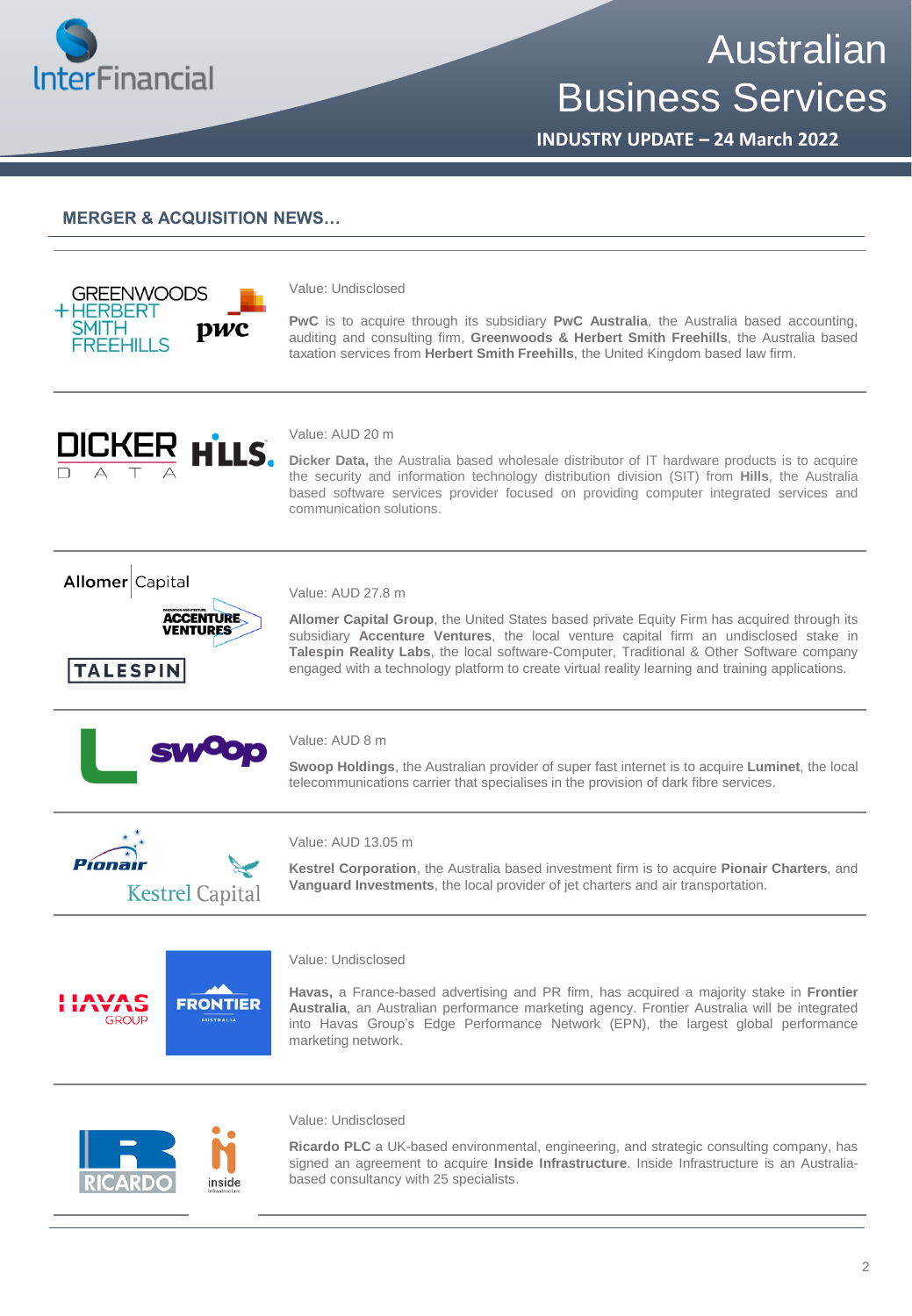

**Australian** Business Services

**INDUSTRY UPDATE – 24 March 2022**

# **SERVING UP SOME SUPPOSITION…**

- A consortium of investors led by **Seek**, the Australia based software e-Commerce company engaged with developing an online job search software, and providing online career training services has invested through a Series F financing round **Employment Hero**
- **Kyckr**, the ASX-listed corporate data provider, could consider acquisitions, joint venture (JV) partnerships, and new markets for future growth. With a market capitalization of AUD 25.3m, the company raised more than AUD 10m last year to support its growth plans
- Singapore-based transport firm **ComfortDelGro Corporation** may conduct an initial public offering (IPO) for its Australian subsidiary in a year or later.
- **IPD Group**, an Australia-based electrical products distributor, is continuing to assess potential complementary acquisitions. Furthermore, potential targets have been identified and preliminary discussions are taking place
- **Invocare**, the Australian funeral and cemetery company, has a pipeline of bolt-on acquisitions in FY22. The company has a market cap of USD 1.3bn
- **Verbrec**, an Australian engineering services provider, is seeking to identify bolt-on acquisitions in its core markets to increase its capabilities and revenue base. The company has a market capitalization of AUD 33m.
- **Avada Group**, the Australia-based traffic management business, is continuing to examine domestic acquisition opportunities. The company has a market cap of AUD 56m.
- **EDU Holdings** (formerly UCW), an Australian tertiary education business, is eyeing strategic acquisitions. The company has a market cap of AUD 16m.
- **APM Human Services International**, an Australian human services company, has announced that it sees opportunities for strategic acquisitions. The company has market cap of AUD 3bn.
- **Ambertech**, an Australian audio-visual distributor, is actively pursuing acquisition opportunities. The company has a market cap of AUD 29m.
- **DRA Global**, an Australia-based engineering business, is interested in acquisitions. The company has a market cap of AUD 146m.
- **Qube Holdings**, an Australian logistics provider, will continue to assess acquisitions to accelerate growth where the investment meets the company's strategic, financial and risk hurdles. The company has a market cap of AUD 5.6bn.
- **Propel Funeral Partners**, an Australian funeral business, is continuing to explore acquisitions. Propel has committed approximately AUD 147.7m on acquisitions and continues to explore other potential acquisitions
- **Worley**, an Australian engineering services provider, may pursue acquisition and partnership opportunities if they arise. The company has a market cap of AUD 6.7bn.
- **Mayfield Childcare**, the Australian childcare company, is eyeing future growth acquisitions with new additions to the portfolio expected in early 3Q22. The company has a market cap of AUD 77m.
- **AF Legal Group**, an Australian law firm, is reviewing further acquisition opportunities, a number of which will add size and scale, complement its corporate strategy and align with its strict acquisition criteria.
- **Kelsian**, an Australia-based transport business, is eyeing growth through acquisitions. The company has a market cap of AUD 1.8bn.
- **Cluey**, an Australia-based online learning support and school tutoring company, is interested in strategic mergers and acquisitions. The company has a market cap of AUD 113m.
- **Janison Education Group**, an Australian education technology business, is seeking acquisitions.
- **Peoplein** (formerly People Infrastructure), a diversified Australian technology-enabled workforce management and staffing company, is currently pursuing possible acquisitions.
- **IPH**, an Australia-based legal firm, will continue to assess further accretive growth options including potential international acquisition opportunities in core secondary IP markets.